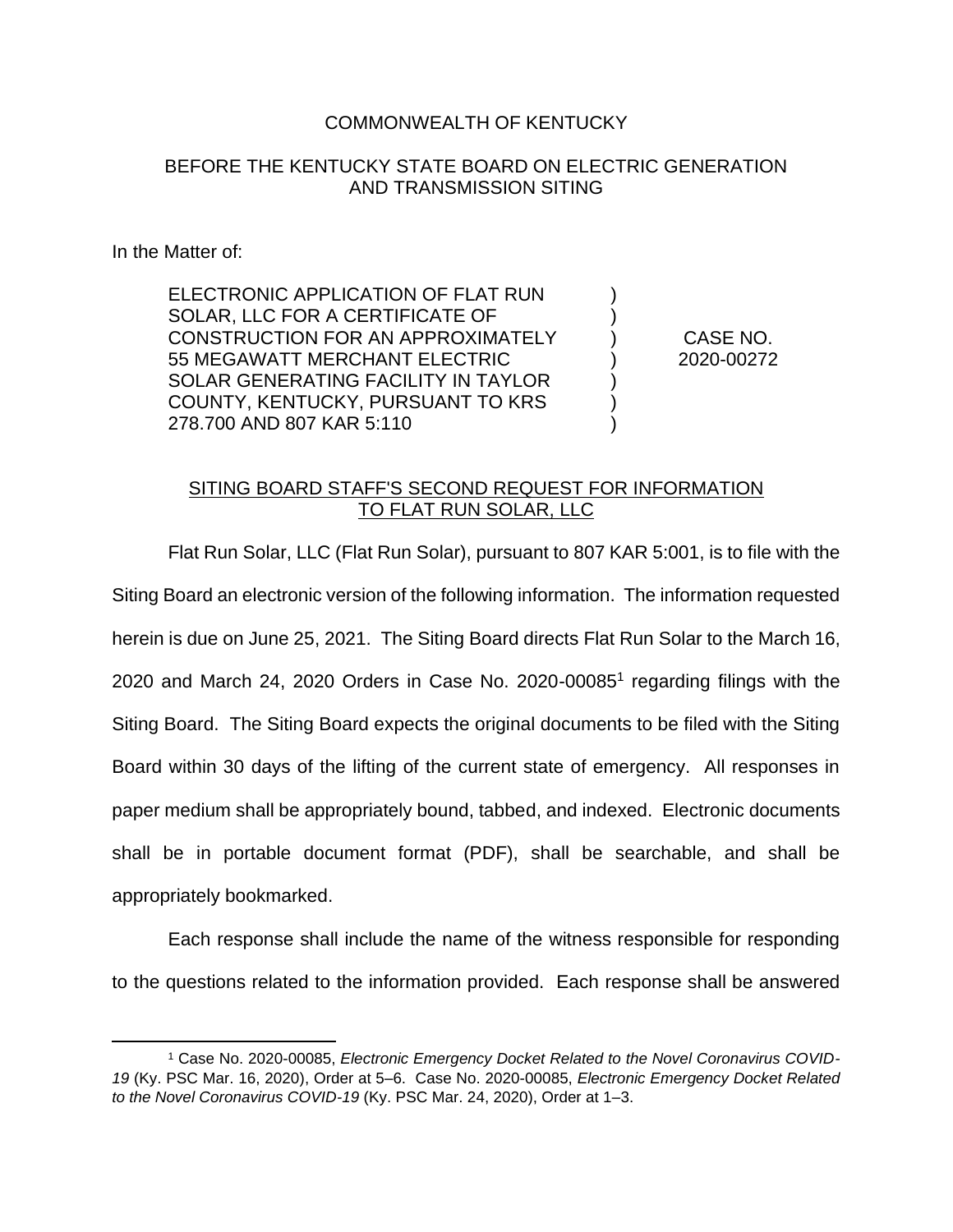under oath or, for representatives of a public or private corporation or a partnership or association or a governmental agency, be accompanied by a signed certification of the preparer or the person supervising the preparation of the response on behalf of the entity that the response is true and accurate to the best of that person's knowledge, information, and belief formed after a reasonable inquiry.

Flat Run Solar shall make timely amendment to any prior response if Flat Run Solar obtains information that indicates the response was incorrect when made or, though correct when made, is now incorrect in any material respect. For any request to which Flat Run Solar fails or refuses to furnish all or part of the requested information, Flat Run Solar shall provide a written explanation of the specific grounds for its failure to completely and precisely respond.

Careful attention shall be given to copied material to ensure that it is legible. When the requested information has been previously provided in this proceeding in the requested format, reference may be made to the specific location of that information in responding to this request. When filing a paper containing personal information, Flat Run Solar shall, in accordance with 807 KAR 5:001, Section 4(10), encrypt or redact the paper so that personal information cannot be read.

1. Refer to Flat Run Solar's responses to Sitting Board Staff's First Request for Information (Siting Board Staff's First Request), Item 7.

a. Estimate the expected duration of training required for local solar installers.

b. Explain if this program will be paid training or offered to local solar installers at no cost.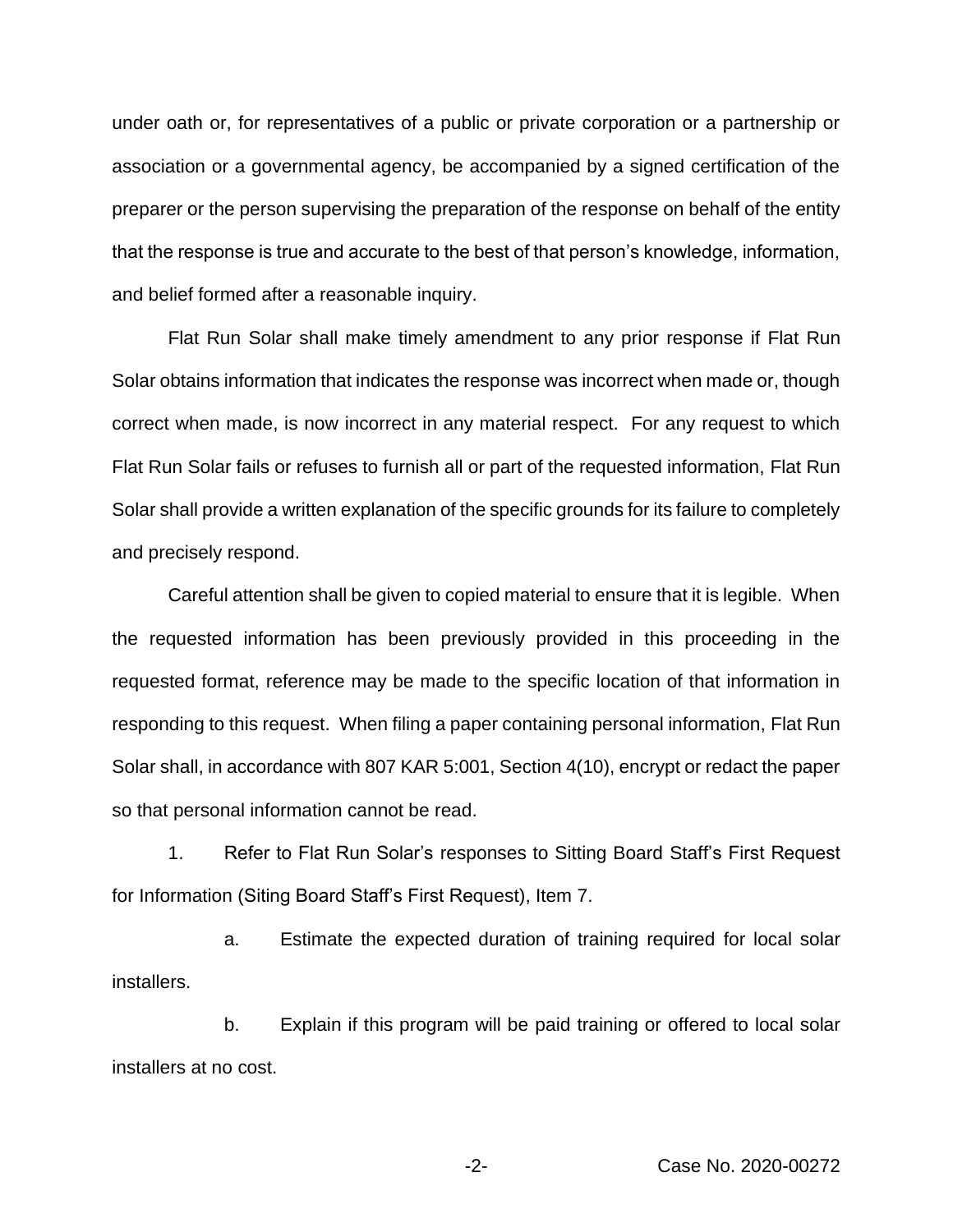c. Explain if this program is expected to bring new jobs to the Green County Area Technology Center for a portion of the construction period.

2. Refer to Flat Run Solar's responses to the Siting Board Staff's First Request, Item 15 b. The locations of the two water wells are not shown on the map, submitted as Attachment I. Resubmit Attachment I showing the two water wells.

3. Refer to Flat Run Solar's responses to the Siting Board Staff's First Request, Item 17. Explain when the Siting Board will receive an updated EDR Environmental Lien and AUL Search from Flat Solar Run's environmental consultant.

4. Provide the acreage of the Potential Project Footprint Area on the preliminary site plan titled "Array Layout", dated 5/27/2021, in Attachment G of Flat Run Solar's responses to Siting Board Staff's First Request.

5. Explain the process that Flat Run Solar will employ to construct the fencing surrounding the boundary of the project and the noise level associated with the construction at the five nearest receptors measured in dBA.

6. Provide a detailed proposed construction schedule.

7. Provide the distance from the substation to the five nearest sound receptors, and the anticipated noise level measured in dBA.

8. Provide the distance from the string inverters to the five nearest sound receptors and the anticipated noise level measured in dBA.

9. Provide the distance from the central inverters to the five nearest sound receptors and the anticipated noise level measured in dBA.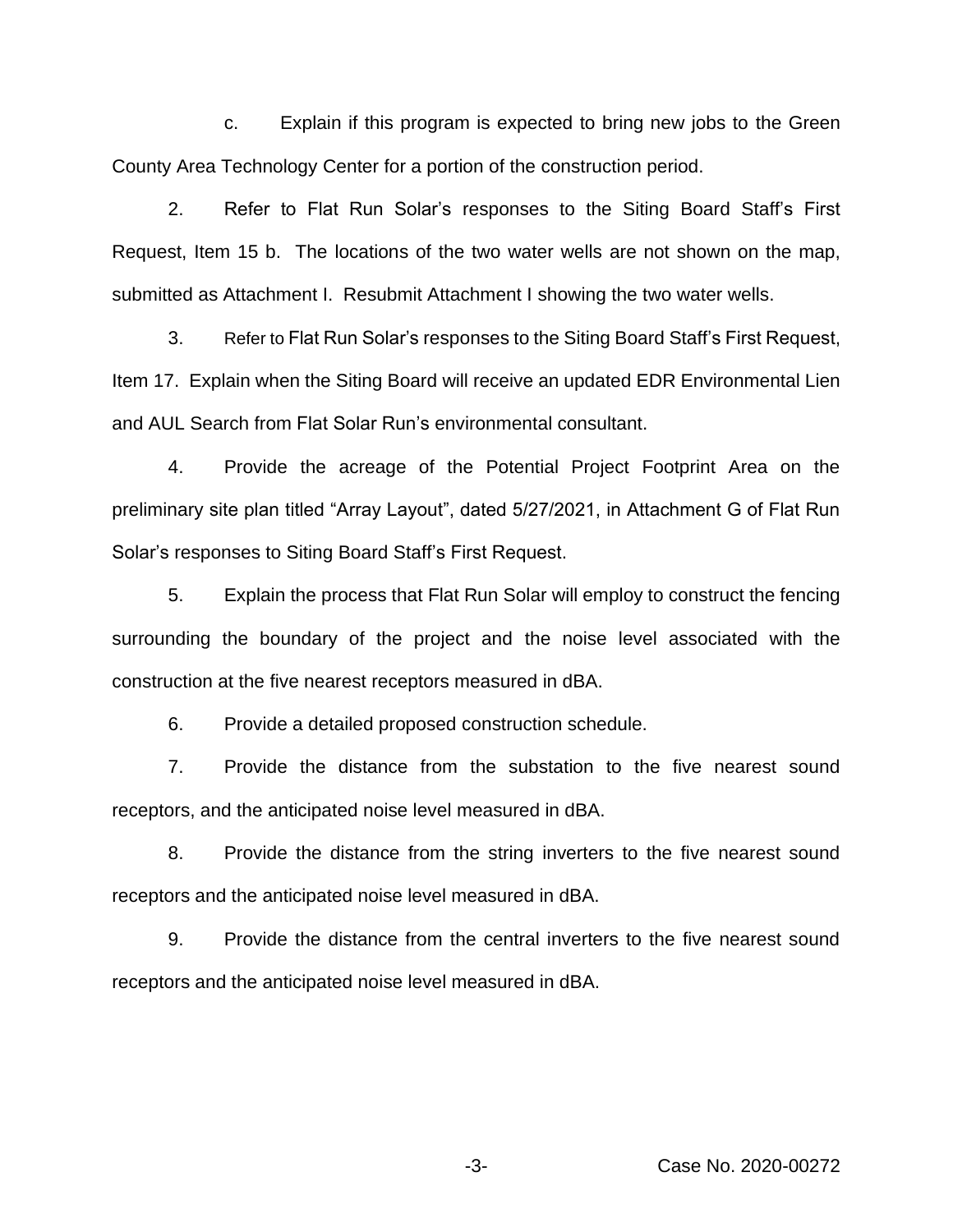10. Provide the distance from the BESS Heating, Ventilation, and Air-Conditioning (HVAC) Units to the five nearest sound receptors and the anticipated noise level measured in dBA.

11. Provide the distance from the tracking motors to the five nearest sound receptors and the anticipated noise level measured in dBA.

12. Provide a description of any construction method that will suppress the noise generated during the pile driving process (i.e., semi-tractor and canvas method; sound blankets on fencing surrounding the solar site; or any other comparable method) that Flat Run Solar plans to employ and the associated reduction in noise that each method produces.

13. Provide any studies or guidelines that Flat Run Solar relied on to determine that noise levels from the construction and operation of the solar facility are insignificant contributors to the operational sound levels of the site.

14. In response to the BBC Consulting's First Request for Information, Item 11, Flat Run Solar stated that it expected the heaviest and largest equipment requiring transportation to the site would be substation transformer, weighing approximately 60/70 tons, including the weight of the delivery vehicle. Describe how the substation transformer will be transported to the site, the anticipated impacts, and the proposed mitigation measures.

a. State whether the substation transformer will be transported by barge, rail, or another mode of transportation.

b. State how the substation transformer will be moved from the barge, railcar, or other mode of transportation to the site.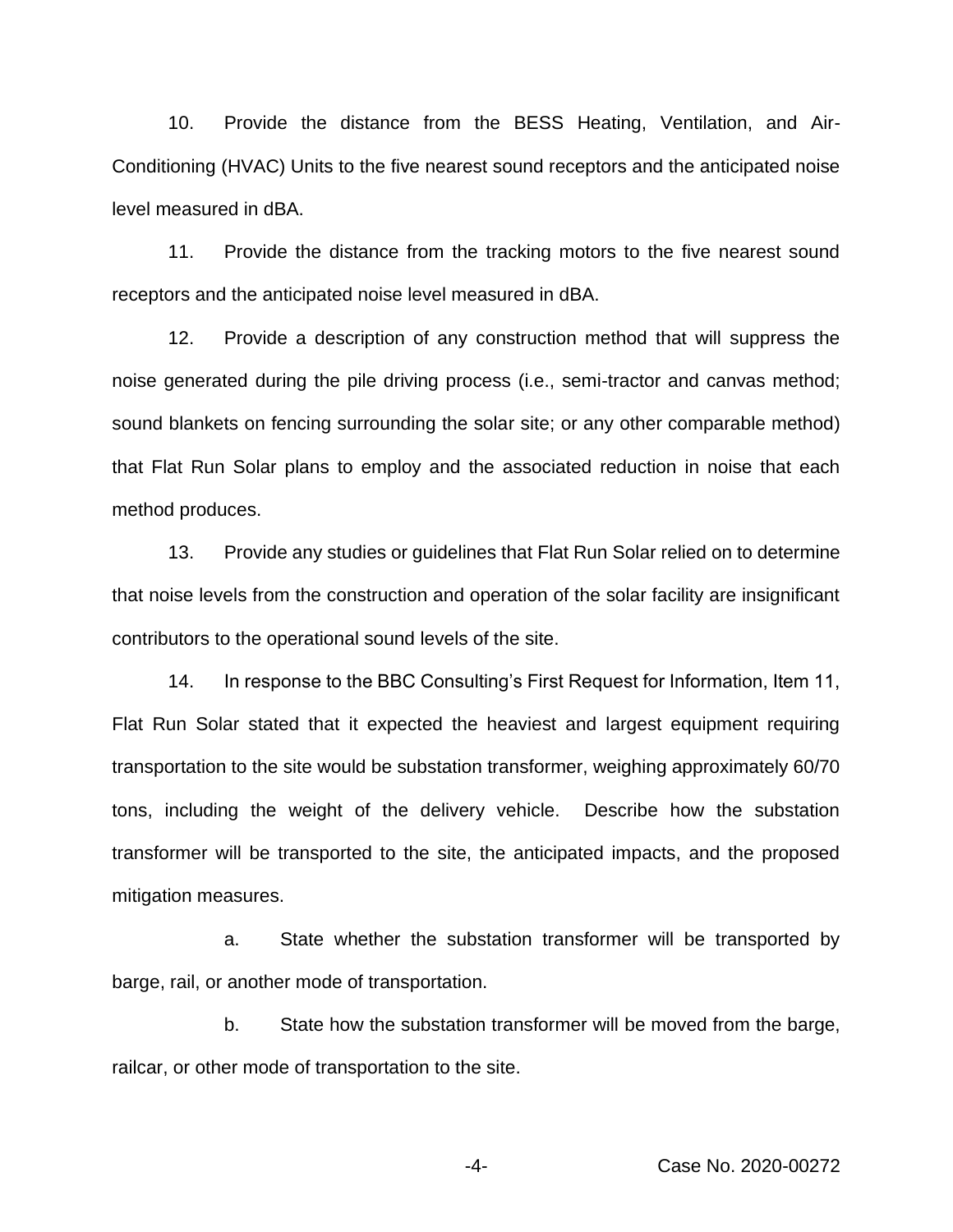c. Describe the road equipment (type of truck) that will be used to move the substation transformer. Describe how long the truck and trailer will be, how many axles there will be, and the width of the load.

d. Specify the anticipated road route from the location the substation transform will be offloaded from its primary mode of transportation and trucked to the project site.

e. Describe how much time the road transportation of the substation transformer to the site will take, the anticipated effects on local traffic flow, and any plans to mitigate these effects.

f. Describe Flat Run Solar's current plans to avoid or mitigate damage to state highways or county roads from the transportation of the substation transformers.

15. Explain whether Flat Run Solar has prepared a decommissioning plan for the solar facility project and provide details of any such plan, including information on any bond to be put into place to ensure decommissioning.

16. There are five "Construction Entrances" to the site depicted in Attachment A to the Site Assessment Report (Preliminary Projects Layout) as well as in Attachment G to the applicant's Responses to Siting Board's First Requests for Information. Will each of those entrances still function as site entrances during the operational lifetime of the proposed project, or will they be closed off and/or obscured with vegetative buffers (where appropriate)? Please indicate which of the construction entrances are expected to continue to be used for operations. Or, if different entrances are anticipated for operational purposes, please describe their location and provide a map.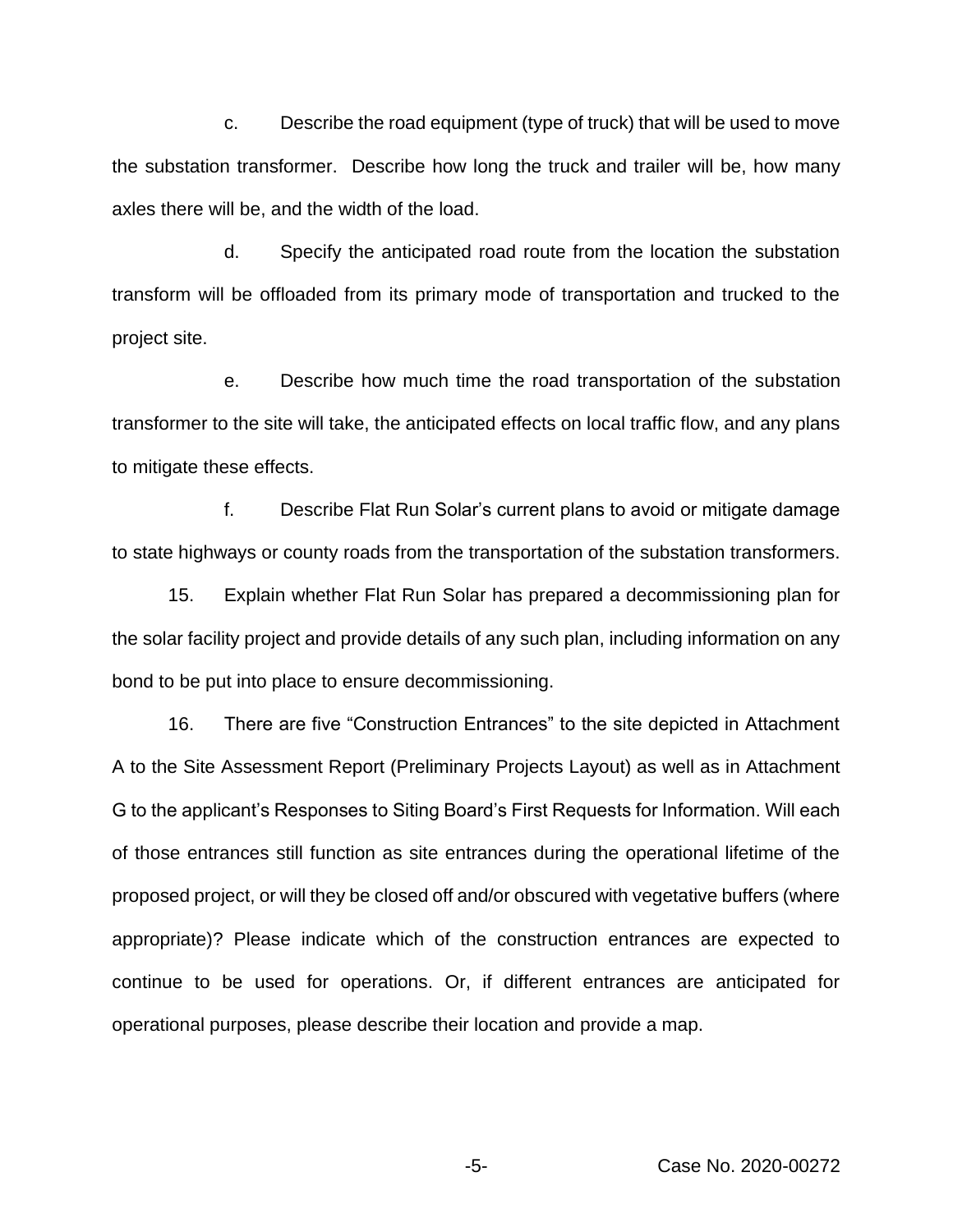C. Bidwell

Linda C. Bridwell, PE Executive Director Public Service Commission *on behalf of* the Kentucky State Board on Generation and Transmission Siting P.O. Box 615 Frankfort, KY 40602

DATED \_<u>\_JUN 11 2021 \_\_\_\_\_\_\_</u>\_

cc: Parties of Record